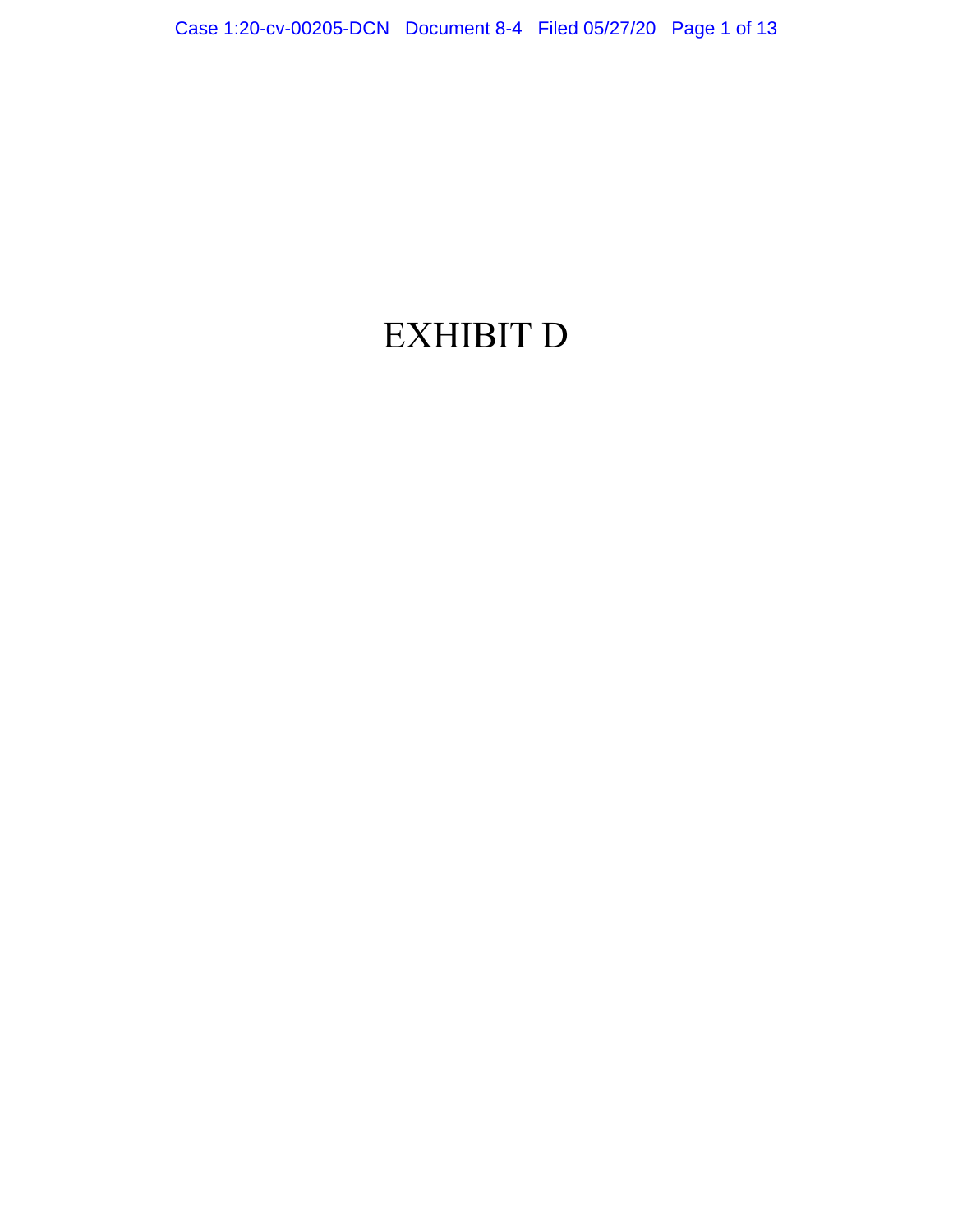## **UNITED STATES DISTRICT COURT DISTRICT OF IDAHO**

| SCOTT HERNDON, REV. JOSH JONES,            |                        |
|--------------------------------------------|------------------------|
| REV. MICHAEL GULOTTA, REV. TIM             |                        |
| REMINGTON, GABRIEL RENCH,                  |                        |
| CHRIS SCHUELER, AND DON MARTIN             |                        |
|                                            |                        |
|                                            |                        |
| Plaintiffs,                                |                        |
|                                            |                        |
| V.                                         | Case No. 2:20-CV-00205 |
|                                            |                        |
| BRADLEY JAY LITTLE, in his official        |                        |
| capacity as Governor of Idaho, and         |                        |
| DAVE JEPPESEN, in his official capacity    |                        |
| as the Director of the Idaho Department of |                        |
| Health and Welfare,                        |                        |
|                                            |                        |
| Defendants.                                |                        |

## **DECLARATION OF REV. JONATHON T. KRENZ**

I, Jonathon T. Krenz, am an adult, under no disability, and hereby declare the following:

- 1. I am the pastor of Augustana Lutheran Church in Moscow, Idaho.
- 2. I graduated from Concordia University in Portland, Oregon in 2002 with a degree in pastoral studies.
- 3. I graduated from Concordia Theological Seminary in Fort Wayne, Indiana with a Master of Divinity degree in 2006 and was subsequently ordained as a pastor in the Lutheran Church–Missouri Synod.
- 4. I have been the pastor of Augustana Lutheran Church since June of 2018.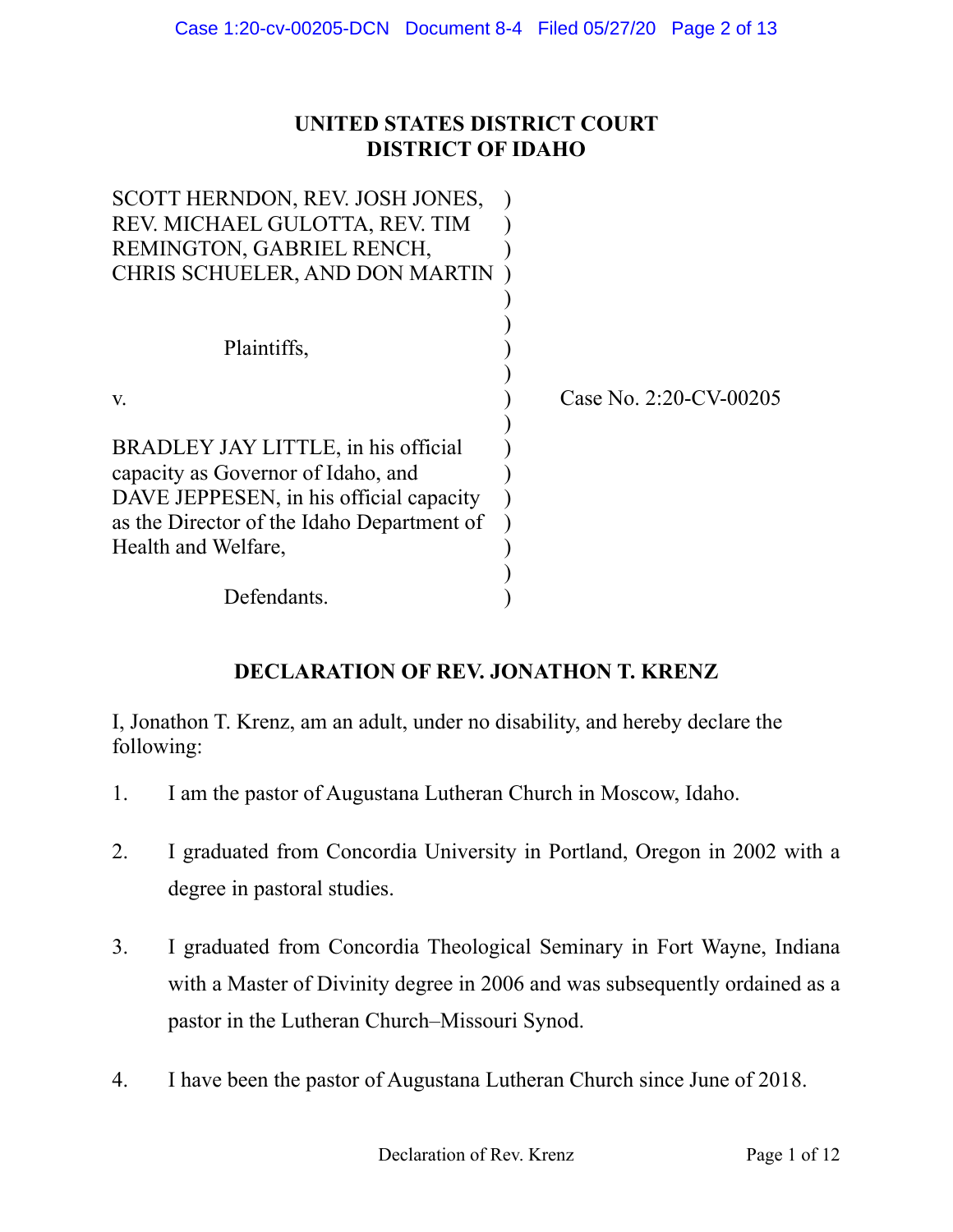- 5. My duties as pastor include: Preaching and administering the Mass every Sunday and feast day and as often as the congregation desires, administering the Sacrament of Holy Baptism, visiting people at their homes and at hospitals, visiting members at nursing care facilities, ministry to the sick and dying, teaching young and old, hearing individual Confession and pronouncing Absolution, giving pastoral counsel, uniting members of our congregation in Holy Matrimony, burying the dead, consoling the grieving and sorrowful, and being present with our people in all the joys and sorrows and significant milestones of life.
- 6. I am competent to testify as to the matters contained herein, I am over the age of 18, and I make this declaration based upon my own personal knowledge, experience, and written and oral conversations I have personally held with local law enforcement.
- 7. On or about March 25, 2020, the Governor of Idaho issued a "Statewide Stay-Home Order."
- 8. On or about April 15, the Governor amended the Stay-Home Order.
- 9. I have read both the original and the amended Stay-Home Order.
- 10. I was deeply concerned with the Stay-Home Order because churches and pastoral work are excluded from the definition of "essential business."
- 11. Pastors and churches are not included in the definitions of "Essential Businesses."
- 12. Pastoral duties and church attendance are not included in the definition of "Essential Activities."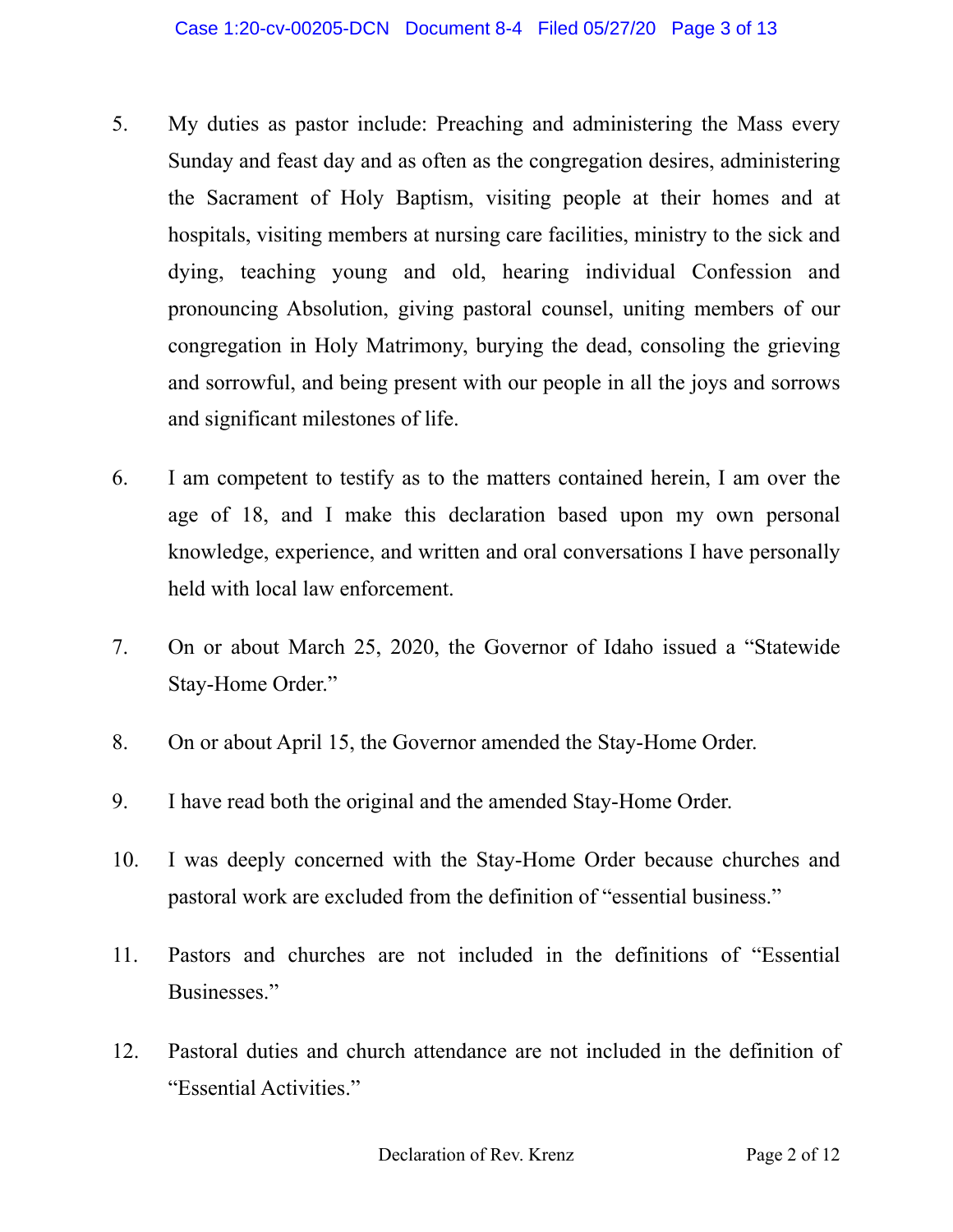- 13. Administration and reception of the Sacraments of Holy Baptism, Holy Absolution, and Holy Communion, as well as conduct of the Divine Liturgy, appear, by the plain meaning of the words of the order, to be specifically prohibited by the governor's Stay-Home Order.
- 14. Recognizing this, I was very concerned that the Governor of Idaho had declared public Christian worship to be illegal, a thought shocking to me as an American who has read the Constitution.
- 15. As a Confessional Lutheran pastor, I am very concerned to heed the admonition of God expressed, for instance, in Romans 13:1 to, "be subject to the governing authorities."
- 16. In fact, every Sunday during the Mass, we specifically pray for both our national and local political leaders.
- 17. Therefore, to make sure I understood what law enforcement expected of me as a pastor, I contacted the Moscow Police Department for clarification and spoke with the Captain and the city employee on duty that day.
- 18. Both the Captain and city employee originally agreed that my proposals to administer the Mass in a way that complies with CDC guidelines (as described herein) would be acceptable, but they later called me back to state that my proposals would violate the order and not be permitted.
- 19. After the governor extended and amended the order on or about April 15th, I contacted Police Chief James D. Fry, Jr. offering to him proposed solutions.
- 20. After requesting clarification from me as to how I proposed to administer the Mass while complying with CDC guidelines and attempting to meet the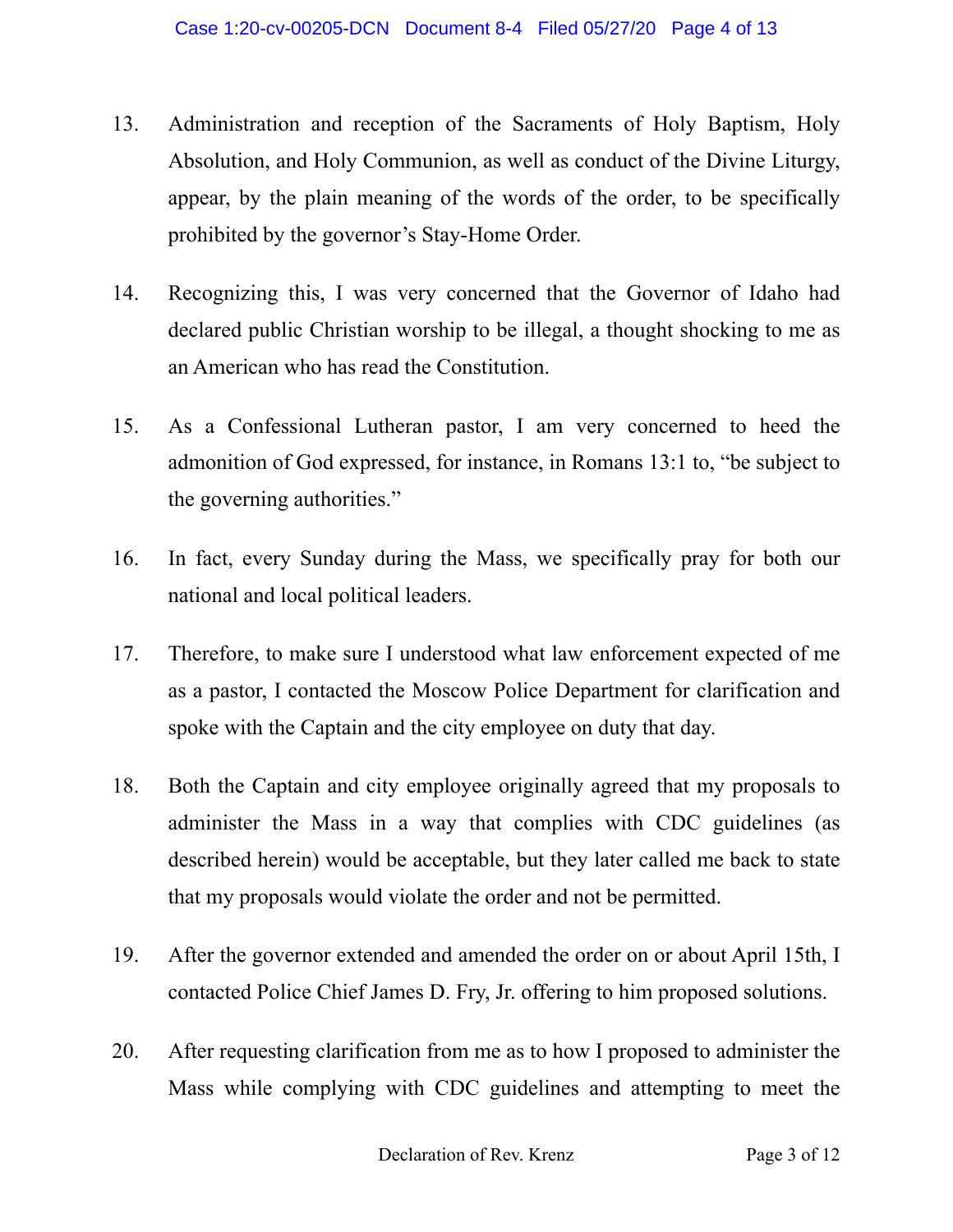spirit of the Stay-Home Order, Chief Fry eventually confirmed that my initial read of the order was correct: we were outright prohibited from observing the Mass on Sundays and other Feast Days as we normally would, or administering any of the Sacraments.

- 21. I proposed to Chief Fry that my congregation instead hold small, separate, services in my driveway, with each family spaced more than six feet apart from every other family, but he stated that that would not be permitted.
- 22. I alternatively proposed that we hold drive-in church services, meaning that three or four vehicles at a time would gather in a semi-circle around me with windows partially open so that they could participate in corporate prayer, listen to a Bible reading by me, hear a brief sermon by me, and then receive the Sacrament of Holy Communion, but he also stated that this would not be permitted.
- 23. As a further alternative to that, I proposed to Chief Fry that the drive-in church service be conducted instead on my driveway, but this, too, was not permitted.
- 24. I clarified with Chief Fry that under my ideas, only members of the same household would be in each vehicle. I promised to wear a mask, and to wash my hands thoroughly between each round, and to cleanse all sacramental vessels with Everclear alcohol. I offered to wear gloves if that would be better. Under my plan, no one would leave their vehicles, and I would not enter anyone's vehicle. Further, I promised that I would encourage the most vulnerable church members to stay home. This was not permitted.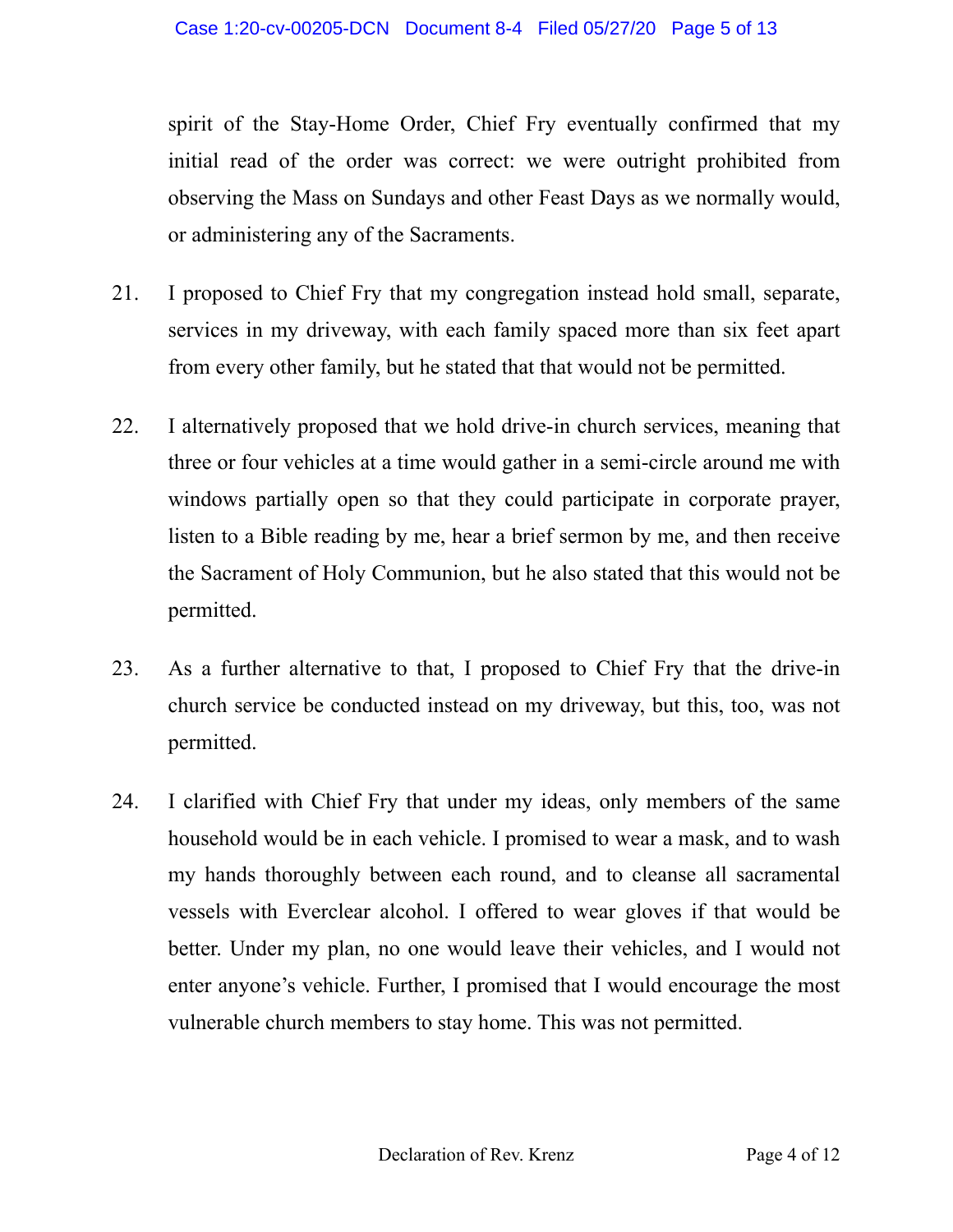- 25. And then as an alternative to my congregants driving to me, and remaining in their cars, I proposed that I deliver the Sacrament of Holy Communion to the front doors of my parishioners, have a brief service through the screen door, with all of the same safety precautions as above. In other words, just as restaurants can stay open under the Stay-Home Order if they only serve take-out and delivery, perhaps my church can stay open by me delivering it, so to speak, to my parishioners at home.
- 26. Chief Fry told me that he would investigate the matter.
- 27. Chief Fry appeared to give each of my proposals a great deal of consideration before telling me each one would be in violation of the order.
- 28. Indeed, I do believe that Chief Fry was doing his best to not unduly burden us but was faced with a dilemma; his read of the Stay-Home Order was that it prohibited every alternative I proposed.
- 29. The answer that I received back from Chief Fry effectively stated that the City of Moscow interprets the Governor's Stay-Home Order, as amended on April 15, as applying to churches to prohibit the Mass as historically practiced for nearly 2,000 years, even during persecution under Roman emperors such as Nero, Trajan, and Diocletian.
- 30. Specifically, I was told, this portion of the Order applies to churches: "All people in Idaho shall immediately cease hosting or participating in all public and private gatherings and multi-person activities for social, spiritual and recreational purposes, regardless of the number of people involved, except as specifically identified in Section 8. Such activity includes, but is not limited to, community, civic, public, leisure, faith-based, or sporting events;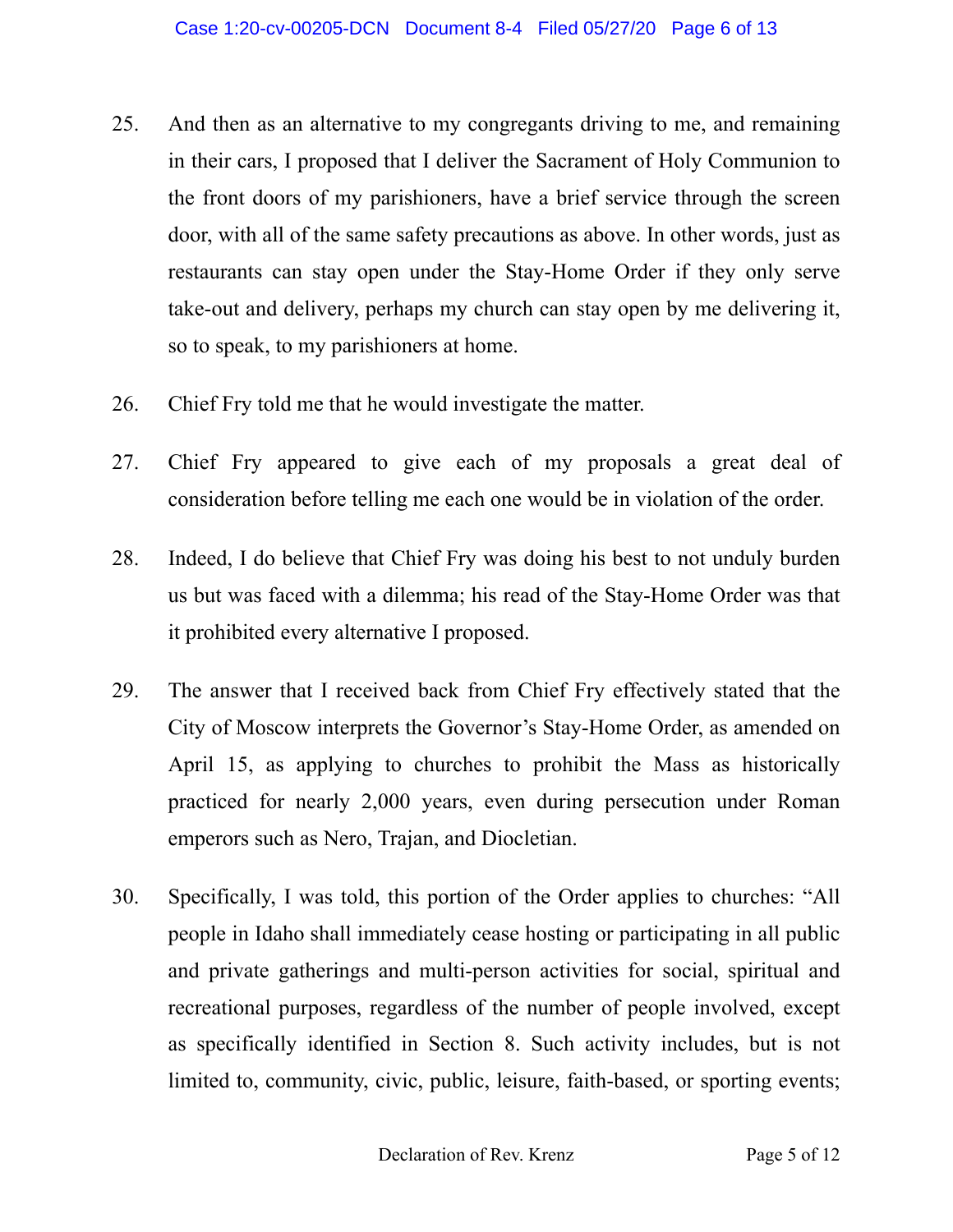parades; concerts; festivals; conventions; fundraisers; and similar activities. This prohibition also applies to planned wedding and funeral events, with the exception that funerals are permitted so long as they occur outside and comply with the Social Distancing Requirements as defined in Section 8.j."

- 31. Further, Chief Fry explained to me that drive-in services would only be allowed as long as no one exits the vehicle and no transactions are made (*i.e.* the Sacrament of Holy Communion is not administered).
- 32. The Chief told me that if I administer the Sacrament of Holy Communion, I would be in violation of the Governor's order.
- 33. Chief Fry's final answer was: "Based on the Governor Little's order, the scenarios you posed would be a violation of the Governor's Amended Stay-Home Order. As you know, the intent of the Order is to ensure the maximum number of people self-isolate in their places of residence to the maximum extent feasible to slow the transmission of COVID-19." (See Attachment 1, e-mail of Friday, April 17, 2020 at 1:29 p.m.)
- 34. So to put it more simply, I could legally deliver a pizza to the front door of a congregant, which the congregant would take and eat, but if I also delivered to him the Sacrament of Holy Communion while I am there, I could be ticketed or arrested, because delivering the body and blood of Christ as food is against the Order.
- 35. This is chilling to me; I am forced to chose between my pastoral oath and facing arrest, fines, and imprisonment.
- 36. According to the Augsburg Confession of 1530, a doctrinal document to which I, in my ordination vow, swore a "*quia subscription*," (meaning that I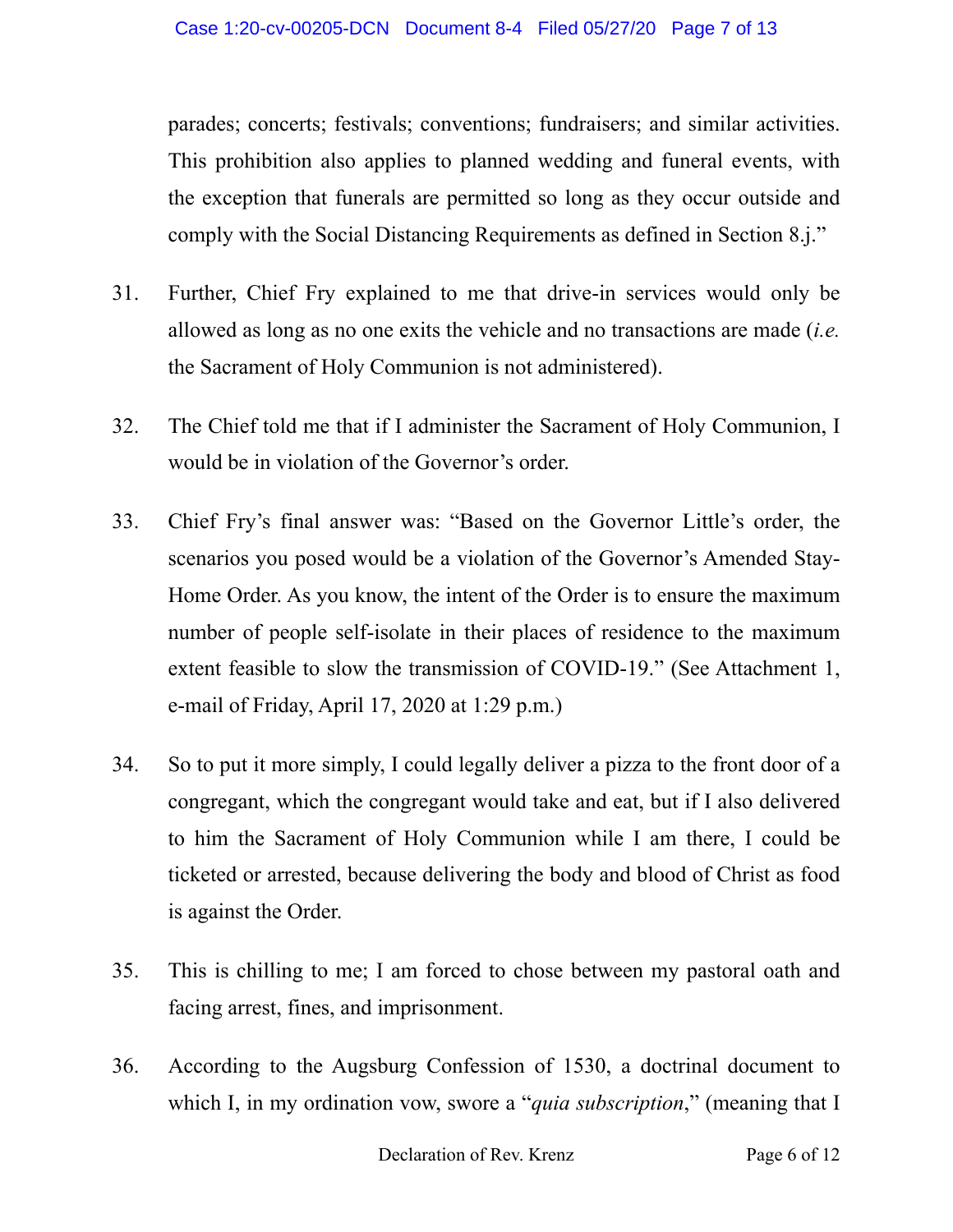affirm that I will adhere to it because it teaches correct doctrine), I am to personally, physically administer the Sacrament of Holy Communion to my parishioners in a communal setting:

"Now, forasmuch as the Mass is such a giving of the Sacrament, we hold one communion every holy-day, and, if any desire the Sacrament, also on other days, when it is given to such as ask for it. And this custom is not new in the Church; for the Fathers before Gregory make no mention of any private Mass, but of the common Mass [the Communion] they speak very much. Chrysostom says that the priest stands daily at the altar, inviting some to the Communion and keeping back others. And it appears from the ancient Canons that some one celebrated the Mass from whom all the other presbyters and deacons received the body of the Lord; for thus the words of the Nicene Canon say: Let the deacons, according to their order, receive the Holy Communion after the presbyters, from the bishop or from a presbyter. And Paul, 1 Cor. 11:33, commands concerning the Communion: Tarry one for another, so that there may be a common participation." AC Art. XXIV, 34-39.

37. According to the Solid Declaration of the Formula of Concord of 1577, an essential part of the Lutheran Confessions to which I also swore a *quia subscription*, I the pastor, as the officiant of the Sacrament of Holy Communion, must publicly utter the words of institution of Christ in the presence of the congregation and then administer the elements to them:

"Now, in the administration of the Holy Supper the words of institution are to be publicly spoken or sung before the congregation distinctly and clearly, and should in no way be omitted [and this for very many and the most important reasons. First, in order that obedience may be rendered to the command of Christ: This do [that therefore should not be omitted which Christ Himself did in the Holy Supper], and [secondly] that the faith of the hearers concerning the nature and fruit of this Sacrament (concerning the presence of the body and blood of Christ, concerning the forgiveness of sins, and all benefits which have been purchased by the death and shedding of the blood of Christ, and are bestowed upon us in Christ's testament) may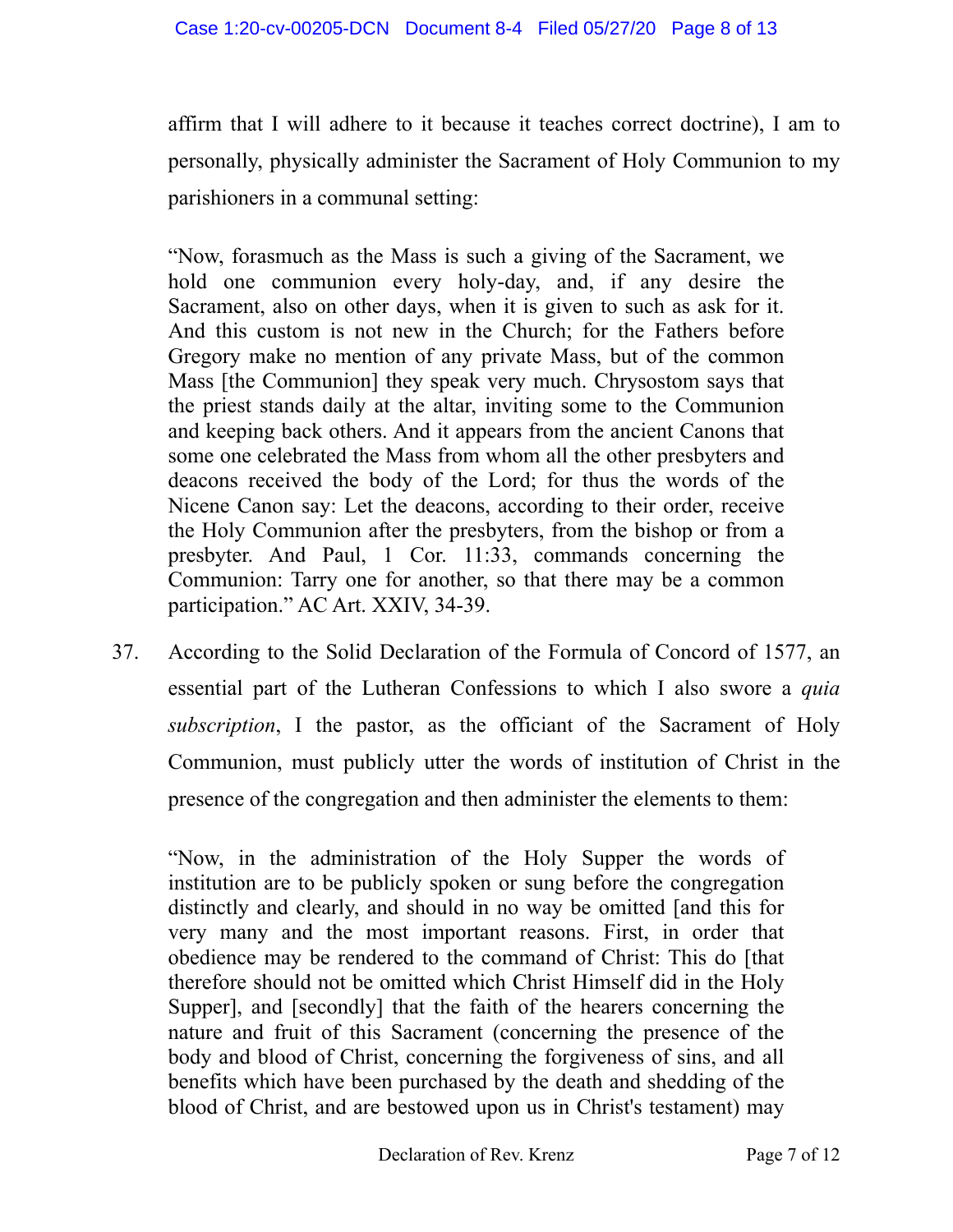be excited, strengthened, and confirmed by Christ's Word, and [besides] that the elements of bread and wine may be consecrated or blessed for this holy use, in order that the body and blood of Christ may therewith be administered to us to be eaten and to be drunk, as Paul declares [ 1 Cor. 10:16 ]: The cup of blessing which we bless, which indeed occurs in no other way than through the repetition and recitation of the words of institution." FC SD VII, 79-82.

- 38. Therefore, my personal religious conviction is that I must physically administer the Sacrament of Holy Communion in a communal setting every Sunday, every Feast Day, and every other time a communicant member requests it.
- 39. But the Stay-Home Order prohibits me from doing so, under threat of arrest, fine, and imprisonment.
- 40. It is not only my personal belief, but also the official doctrinal position of the Lutheran Church–Missouri Synod that the Sacrament of Holy Communion cannot be administered other than in person, as most recently officially restated in the March 20, 2020, opinion of the Committee on Theology and Church Relations "Communion and COVID-19," which cites the February 18, 2006, CTCR "Opinion Concerning DVD Consecration," which itself cites the CTCR's 1983 report "Theology and Practice of the Lord's Supper" (attached as Attachments 2, 3, and 4, respectively):

The Lord's Supper was instituted by Jesus with words and actions spoken and carried out by him in the direct presence of his disciples (Matt. 26:26-28). Throughout history, the church has sought to be faithful to Christ's practice in this regard. Pastors speak the words of institution in the presence of the assembled congregation, thereby giving assurance that we are "doing this" as our Lord has instructed us to do (Luke 22:19). Whenever the actual words and actions of the celebrant in consecrating the elements are intentionally separated (by time, distance, or technological means) from the distribution and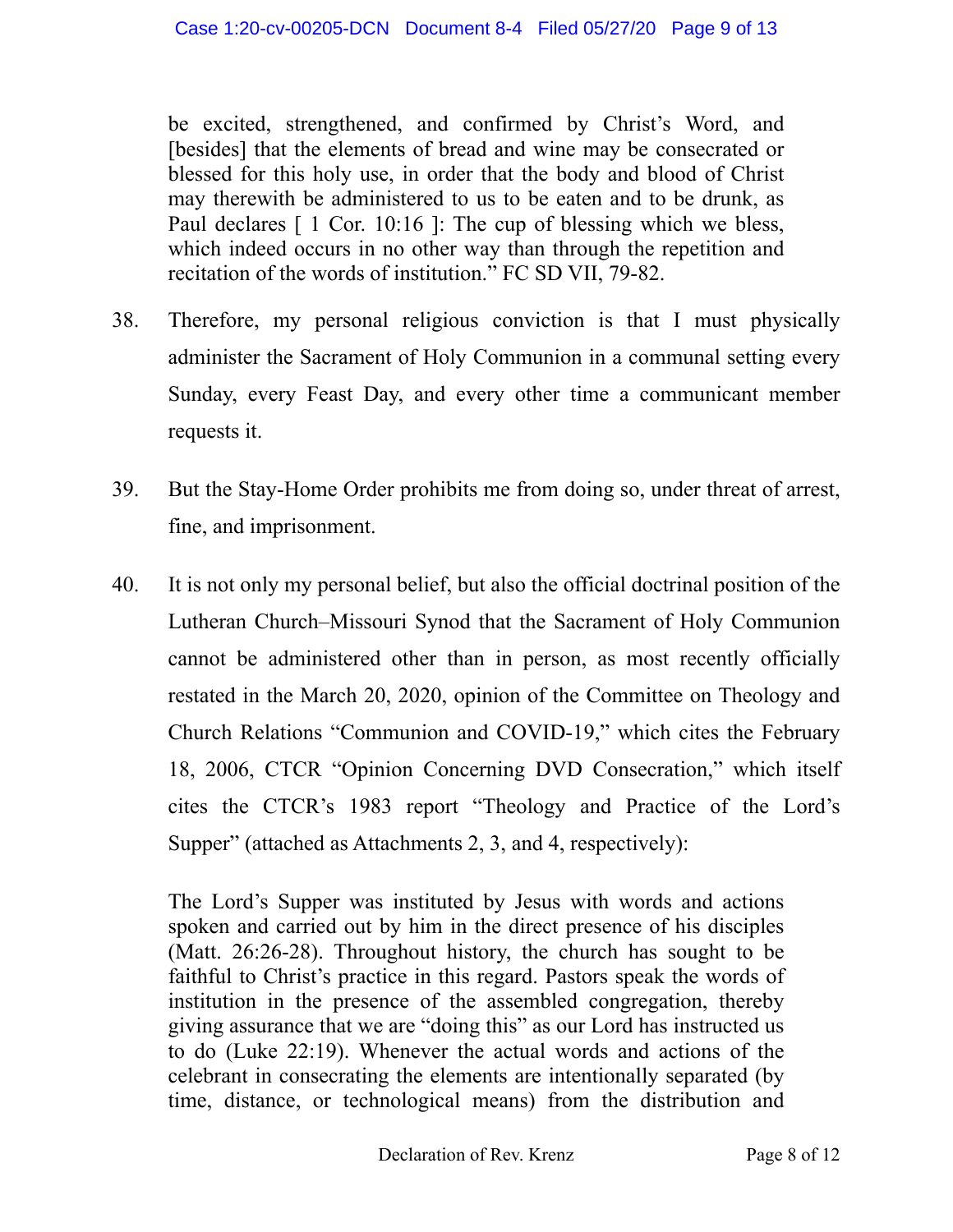reception, no assurance can be given that our Lord's instructions are being heeded and that the body and blood of Christ are actually being given and received for the forgiveness of sins and the strengthening of faith (cf. fn. 15 of the CTCR's 1983 report Theology and Practice of the Lord's Supper [TPLS]).

- 41. The recent opinion of the CTCR expressly condemns "online Communion," meaning that it is impossible for me to administer the Sacrament of Holy Communion via an online service, the only type of service permitted by the governor.
- 42. To put it another way, under the Stay-Home Order my parishioners may legally drive to McDonald's, talk to the employee through the car window, hand that employee money, receive change back from the hand of that employee, and receive a bag of food from another employee's hands, all while remaining in their car.
- 43. But, my parishioners may not drive to a church parking lot, remain in their car while talking with me, their pastor, pray with me, and receive the Sacrament of Holy Communion from my gloved hand, all while remaining in their car.
- 44. Moreover, my parishioners may receive pizza, or any other restaurant food, delivered to their doorstep for sustenance of their temporal lives, but may not receive the body and blood of Christ delivered to their doorstep for sustenance of their eternal lives.
- 45. When I administer the Sacrament of Holy Communion, I take great precaution in the purity with which I do so, because of how solemnly the Sacrament is to be administered and received, because of its centrality to the Lutheran faith.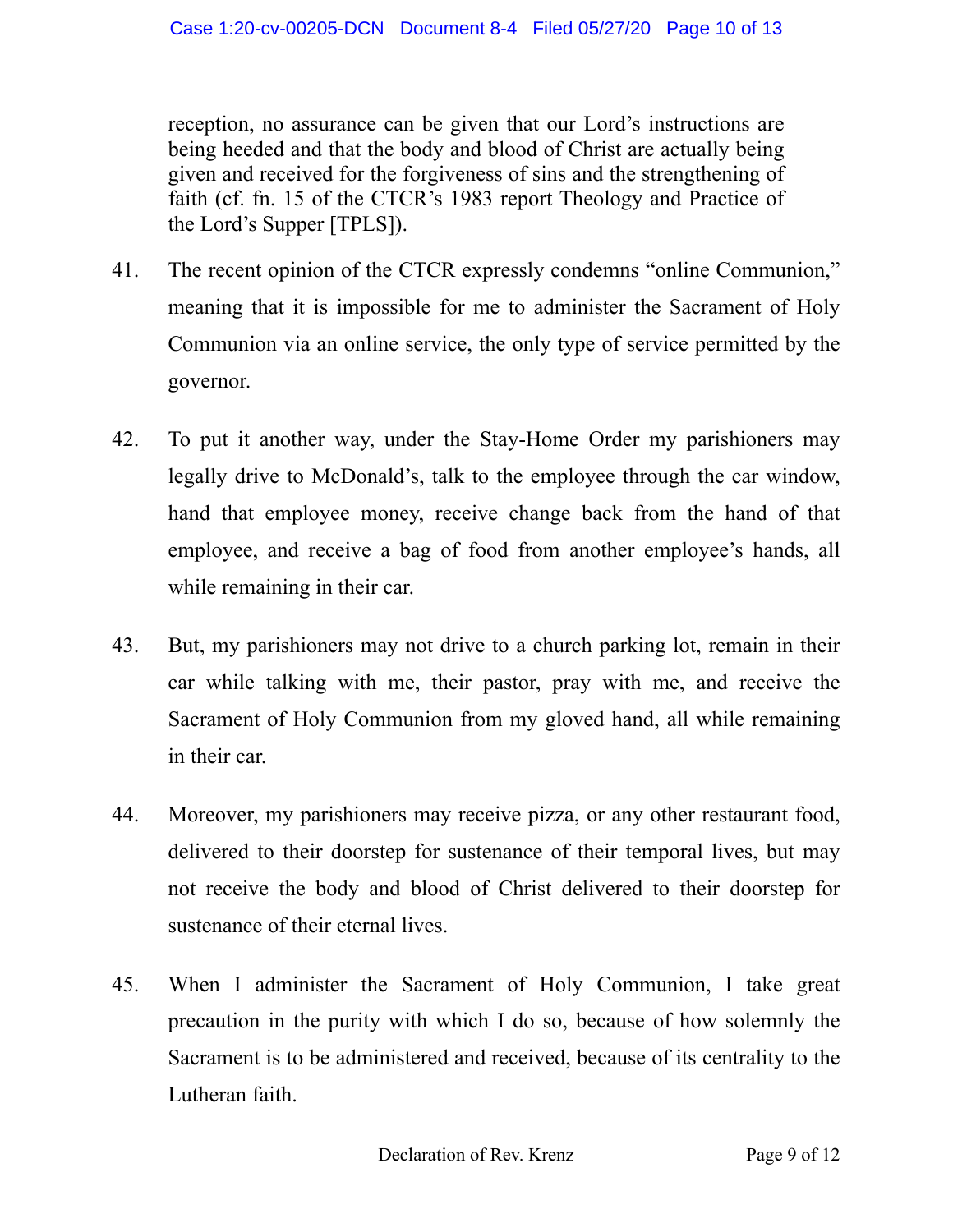- 46. We believe, teach, and confess that in the Sacrament of Holy Communion we do not merely receive bread and wine, but also the body and blood of our risen Lord and Savior Jesus Christ – God Himself incarnate – together with the bread and wine.
- 47. Moreover, I have read scientific studies regarding the very low risk of infection via the Sacrament of Holy Communion; these studies have shown the risk is lower than with common foodservice, due in part because of the antiseptic properties of the noble metals used to serve the bread and wine, and the high alcohol content of the sacramental wine used.
- 48. Thus, the latest scientific research I have read regarding the risks of Holy Communion (see Attachment 5) are in accord with our belief that it is, as St. Ignatius of Antioch called it in his Epistle to the Ephesians (approx. 120 AD), "the medicine of immortality, and the antidote to prevent us from dying, but [which causes] that we should live for ever in Jesus Christ": "No poison can be in the cup that my Physician sends me." (LSB 760 What God Ordains Is Always Good)
- 49. Because of the governor's Stay-Home Order, I am unable to fulfill my vocation of pastor without risking arrest, fine, and imprisonment. I have one adult awaiting Holy Baptism, another adult awaiting Confirmation and First Communion, and five children awaiting Confirmation and First Communion. I cannot legally serve them until we are allowed to congregate. In addition, I have shut-ins in very frail health who have not had a visit from their pastor or Communion in over a month, and I have a congregation full of members hungering and thirsting for the Lord's Supper and the mutual conversation and consolation of brothers and sisters in Christ congregating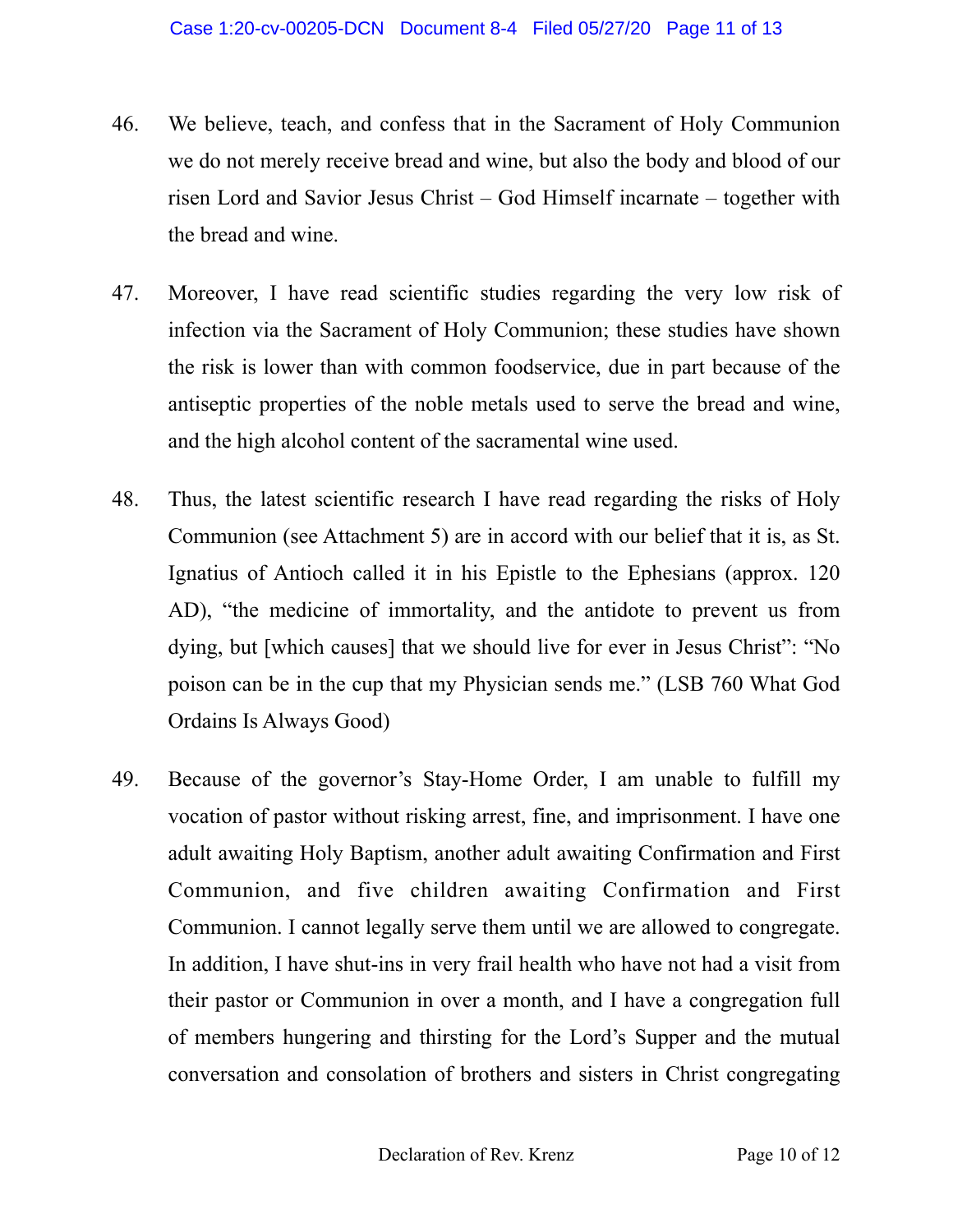in their freedom to assemble peacefully. Also, I myself am denied Holy Communion by the government, because, as stated in the Augsburg Confession, Article XXIV, quoted above, I cannot commune by myself; we do not practice a Private Mass.

50. Moreover, this Stay-Home Order has had a chilling effect and I fear that, even if it is lifted over the next few weeks or months, the governor and law enforcement will believe that they have the right to shut down churches again in the future, for instance if this same virus returns next winter as some are predicting.

/ /  $/$ / / / /  $/$  /

/ /

- $/$
- / /
- / /
- / /
- $//$
- $/$  /
- / /
- / /
- / /
- / /